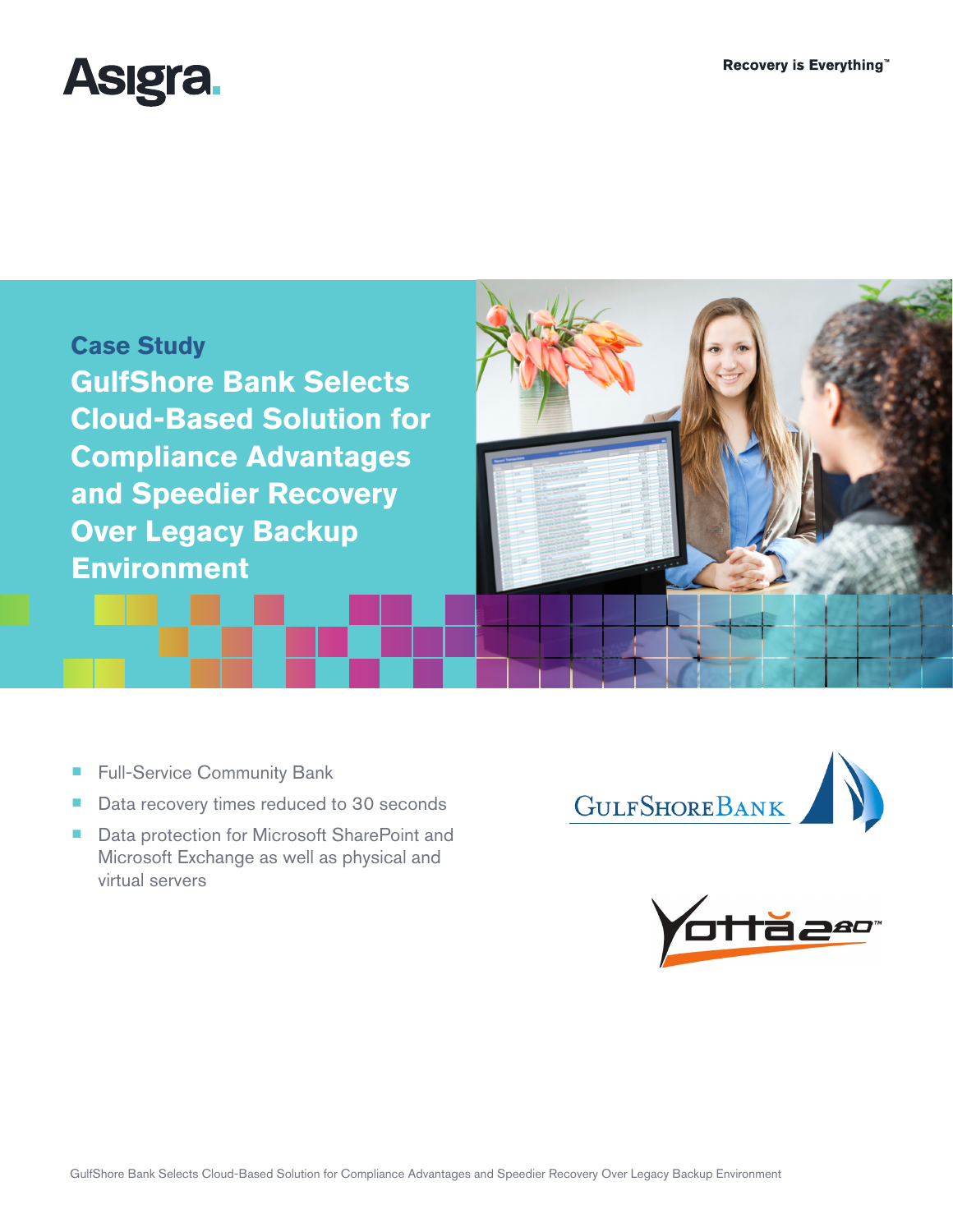

# **SUMMARY**

Florida-based GulfShore Bank had long relied on a disk-based backup solution to protect the data at its two retail locations and a third virtual site. In 2012, the bank began to seek a cloudbased data recovery system to replace the inefficiencies of their existing disk backup system. The bank had grown weary of data recoveries from their legacy backup environment which was difficult to manage and often lasted several hours. Additionally, new regulatory mandates for the finance industry due to the passage of the Dodd-Frank Act and the Foreign Account Tax Compliance Act increased the urgency for finding a new solution. After a review of cloud-based data recovery technology, GulfShore decided to switch to award winning Yotta280 Inc.'s cloud backup service powered by Asigra.

## **CUSTOMER OVERVIEW**

Established in 2007, GulfShore Bank is a full-service community bank offering a comprehensive suite of products and services to individual consumers and small to mid-size businesses. Based in Tampa, Florida, GulfShore has 40 employees with a collective 170 years of combined banking experience. GulfShore currently has two retail locations supplemented by Corporate Courier service, Remote Deposit Capture service, on-line banking services, and a Client Manager team designed to deliver industry knowledge and local market expertise. As a financial institution, the bank must meet strict compliance regulations for the banking industry, including Sarbanes-Oxley, FDIC, and FFIC regulations. With increasing financial industry regulations on the horizon based on the Dodd-Frank Act and the Foreign Account Tax Compliance Act that affect the management and maintenance of data, GulfShore sought a backup solution to comply with mandates while improving operational performance over its previous disk backup system.

### **BUSINESS SITUATION**

Disk backup had been the primary data protection technology for GulfShore Bank since the founding of the company. The company protects 6-8TB of data from numerous applications that includes Microsoft SharePoint, Microsoft Exchange, and many virtual machines spread across two physical locations plus a third co-location center. GulfShore's IT department performs test restores on a monthly basis and generally conducts approximately 10 restores per year to recover lost files. However, a growing number of financial industry requirements and regulatory issues brought the limitations of their current solution to the forefront and highlighted the need to modernize the company's backup infrastructure.

Additionally, the previous solution involved cumbersome search technology to locate and restore the data back to the server in question. This process often required several hours, accelerating the need for a higher-performing technology. Even without a data loss event, the organization's IT professionals typically spent a minimum of 60 minutes per day managing backup. Adding to the urgency to replace the outdated solution was the fact that GulfShore's IT department worried about the effects of a potential storm surge, which had the potential to flood the data center.

**"**As a financial services business, it is critical that client data remains accessible and securely stored. Equally important is the ability to retain data over extended periods of time to meet compliance mandates. Our previous solution was a headache to manage; the process had too many moving parts, and the manual processes were extremely timeconsuming. Asigra's cloud-based solution solved these problems and helped us meet our security and recovery-time objectives. **J**<br>Pete Eicher, Director of IT, GulfShore Bank **Pete Eicher, Director of IT, GulfShore Bank**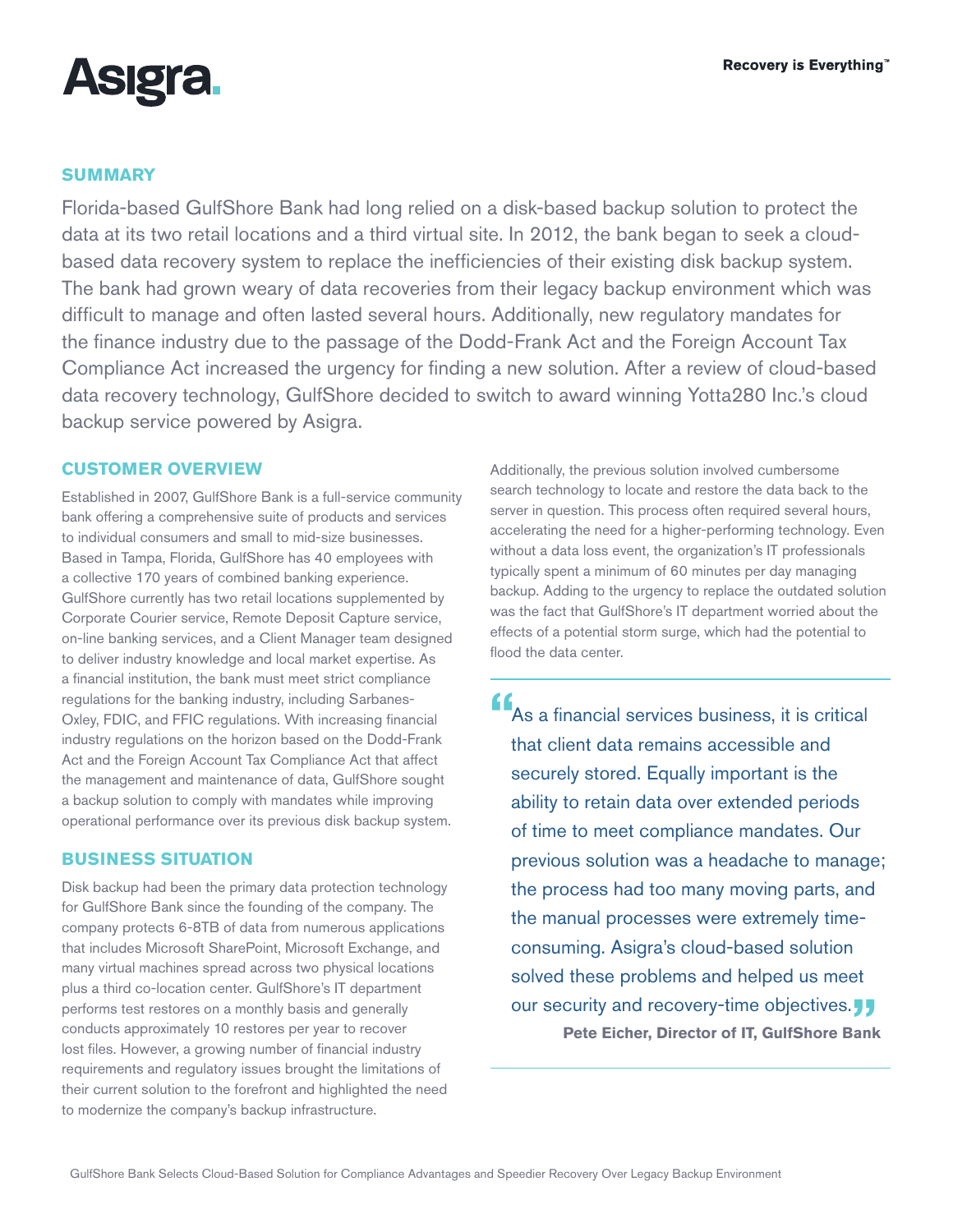

In response, GulfShore worked with IT services provider, [Yotta280,](http://www.yotta280.com) to deploy a cloudbased data recovery solution powered by Asigra. An entrusted Asigra partner since 2006, Yotta280 is an IT provider based in Jacksonville, Florida, that offers public, private, and hybrid cloud backup and disaster recovery models to the enterprise and SMB markets. The new backup technology delivered by Yotta280 promised to return precious IT resources by offering dramatically faster and more reliable backup and recoveries without cumbersome management or time requirements.

# **SOLUTION**

Yotta280's cloud backup service was deployed in a public cloud configuration without agents across a combination of GulfShore Bank's physical and virtual servers. This included a total of 5 physical servers and 2 VMXI (VMware) hosts in support of 8 virtual machines. Applications in use by GulfShore included proprietary banking applications, SQL server and MS Exchange for email.

The solution delivered by Yotta280 is powered by Asigra Cloud Backup™ software, the industry's leading cloud-based data recovery software with over one million installations worldwide. The software is built for efficient operation and easily integrates with public, private, and hybrid cloud architectures. Asigra's agentless software architecture provides for simple deployment and hands-free management while providing advanced features that include global deduplication, automated mass deployment, autonomic healing, and validation restore capabilities. GulfShore highlighted the following capabilities as key factors for selecting the solution:

- Support for both physical and virtualized IT environments
- High-performance local and remote backup and recovery
- Long-term data recoverability to meet compliance mandates
- [NIST FIPS 140-2 certified security](http://www.asigra.com/fips-140-2-certification-backup) with AES-256 encryption in-flight and at-rest for compliance readiness

**"**As a trusted advisor to GulfShore Bank, we understand the security and financial industry compliance concerns the bank is challenged with—and our assessments and actions are built upon this knowledge. Yotta280's full service management alleviates customer concerns with respect to data recovery as we take on the IT manager's role to ensure that all procedures are performed in alignment with the finance industry's regulatory guidelines.**" Terry Fields, President and CEO, Yotta280**

## **ENVIRONMENT**

- Protecting 6-8TB of data at 2 physical locations as well as a virtual site
- Protection of 5 physical servers and 2 VMXI (VMware) hosts
- Protecting data from Microsoft SharePoint, MS Exchange and 8 virtual machines on their 2 hosts
- SQL server app is in VM environment
- Hybrid cloud backup deployment with both local and remote recovery capabilities.

# **ASIGRA CLOUD-BASED DATA RECOVERY DELIVERS**

- Single integrated solution for all data protection needs
- Policy-based protection based on the user's IT environment and recovery requirements
- Optimization of IT resources for enhanced utilization
- Data encryption that secures data in-flight and at-rest with full support of compliance requirements
- High-performance data recovery.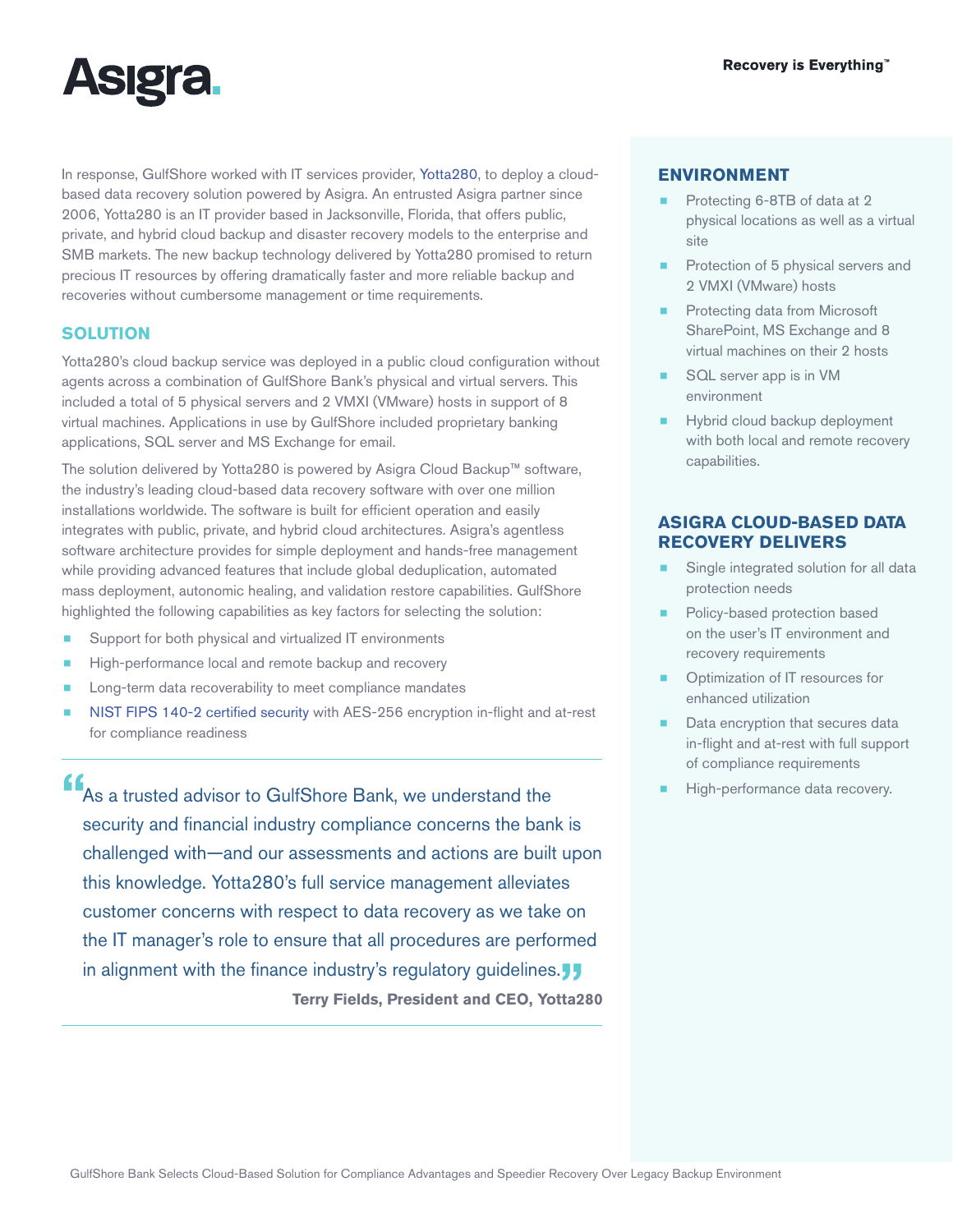

## **RESULTS**

GulfShore Bank began using the Asigra cloud-based solution for server backup and was pleased with the service and support of the IT provider, finding Yotta280 to be very responsive, personable, and knowledgeable. Coming up on the 3rd anniversary of its cloud backup deployment, GulfShore reported that this more modernized approach to data protection has increased the efficiency of the organization dramatically.

GulfShore listed practicality, reliability, and simplification as the top three advantages of the Asigra solution. Data recoveries that previously took hours now are completed in only 30 seconds with Yotta280. What's more, the Asigra software's easy implementation and use immediately allowed the IT team to focus more time on other projects. As a steady growth company, GulfShore was also impressed with the solution's scalability.

The bank especially appreciated the Backup Lifecycle Management feature of the Asigra solution, which helps to control costs by storing long-term backup data on more costeffective storage. GulfShore is currently working on expanding its long-term backup data archive to account for future data growth.

In support of GulfShore Bank's compliance requirements for the finance industry, Asigra Cloud Backup encrypts data in-flight and at-rest using AES-256 encryption. Additionally, Asigra is NIST FIPS 140-2 certified for the highest level of thirdparty security certification available. The Federal Information Processing Standard (FIPS) is an internationally recognized standard for cryptography products and encompasses all aspects of Asigra's solution. The security requirements cover eleven areas related to the secure design of Asigra Cloud Backup, from physical and logical integrity of the software to system level functionality such as user access control and key management. The certification provides one of the highest levels of assurance for security products, and requires extensive third-party lab certification.

Asigra Cloud Backup security features include:

- ALL data encrypted in-flight and at-rest
- FIPS 140-2 certified
- Key escrow management
- Password rotation support
- Data destroyed with certificate of destruction

**"**The business advantage of Asigra is its ease of use, which provides more time to focus on other IT projects. The solution is not overbloated and has very comprehensive and useful capabilities. To their credit, Yotta280 and Asigra deliver a compliance-ready solution that assures us in knowing that all data is secure and our processes compliant with corporate and industry mandates.<sub>J</sub><br>Pete Eicher, Director

**Pete Eicher, Director of IT, GulfShore Bank**